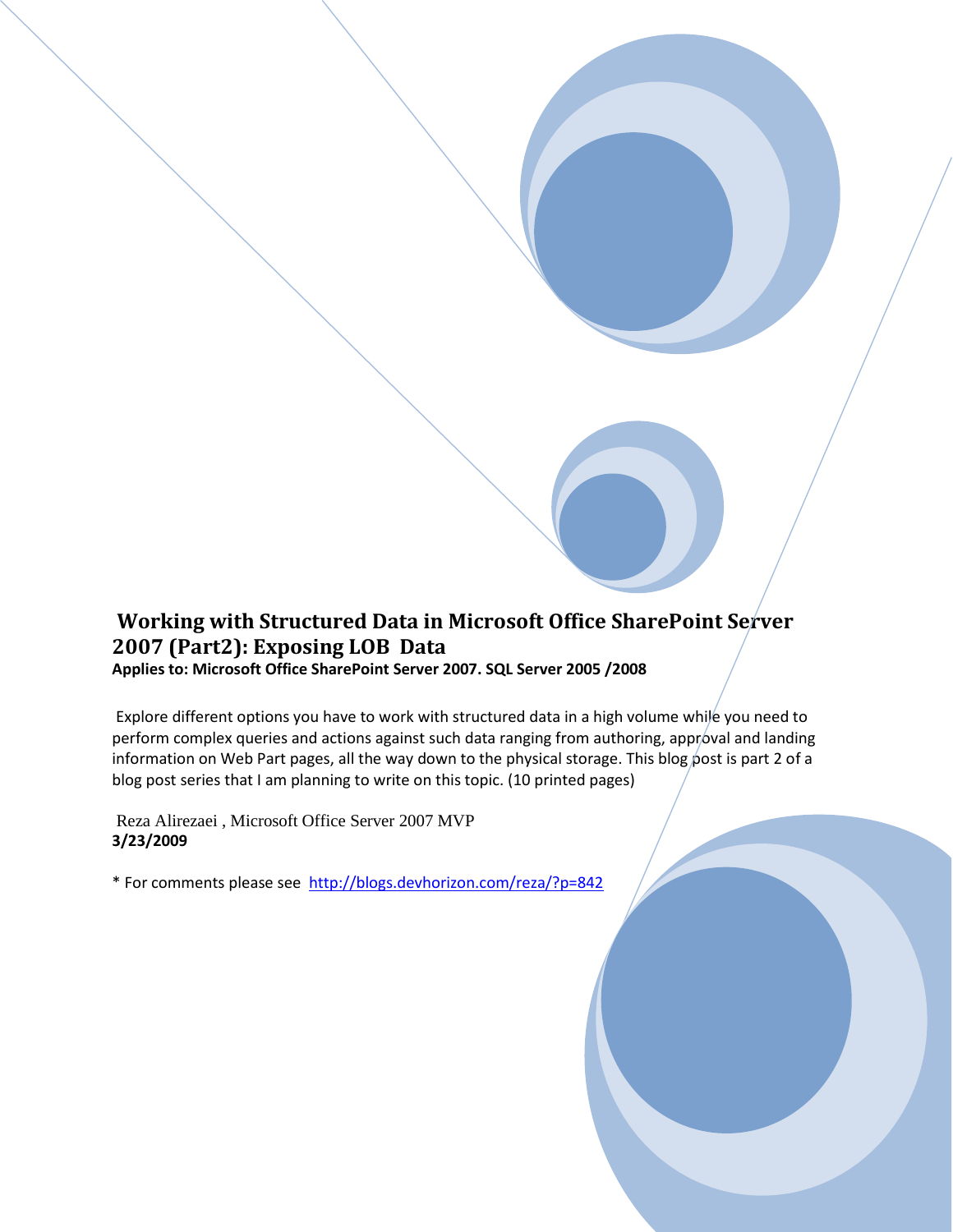#### **Content:**

- [Introduction](#page-1-0)
- Coding the **Northwind** [Web Service](#page-1-1)
- Exposing the **ProductsBySupplierID** [stored proc as a document literal SOAP Web Service](#page-6-0)

<span id="page-1-0"></span>**Introduction:** SharePoint is a composite application platform meaning that it can be layered on the top of a variety of Microsoft or non-Microsoft data repositories and interact with them either in real time or in background. An issue that arises in the early stages of the design of your SharePoint applications is that how best to make this interaction happen.

Well, Web Services are part of the .NET framework and therefore they are available to SharePoint as well. They provide a cross-platform solution for exchanging data between SharePoint and other system s in a distributed model. As you will see later in this blog post, I will create two service interfaces to expose LOB data to SharePoint and its complementary citizens such as InfoPath forms, Data View Web part and BDC.

#### **Important**

Throughout the upcoming blog posts, I will be demonstrating different functionalities that rely on the endpoints we will review in this blog post.

This blog post is not meant to walk you through SharePoint OOTB Web services or how to write custom Web services to call into the SharePoint object model. This will be covered in great details in my upcoming posts.

### <span id="page-1-1"></span>**Coding the Northwind Web Service:**

For the sake of brevity and for demonstration purpose, we will create an asmx Web service to expose Northwind data to SharePoint. If you are a WCF guru or you would hate asmx Web services for all their limitations, I am sure you know how to convert them to WCF or WSE services blindfolded!

All right, Let's just get busy and create the Northwind Web service first.

- 1. Launch Visual Studio
- 2. From the File menu, select Open and choose Web Site
- 3. Select File System and then navigate to: *C:\Inetpub\wwwroot\*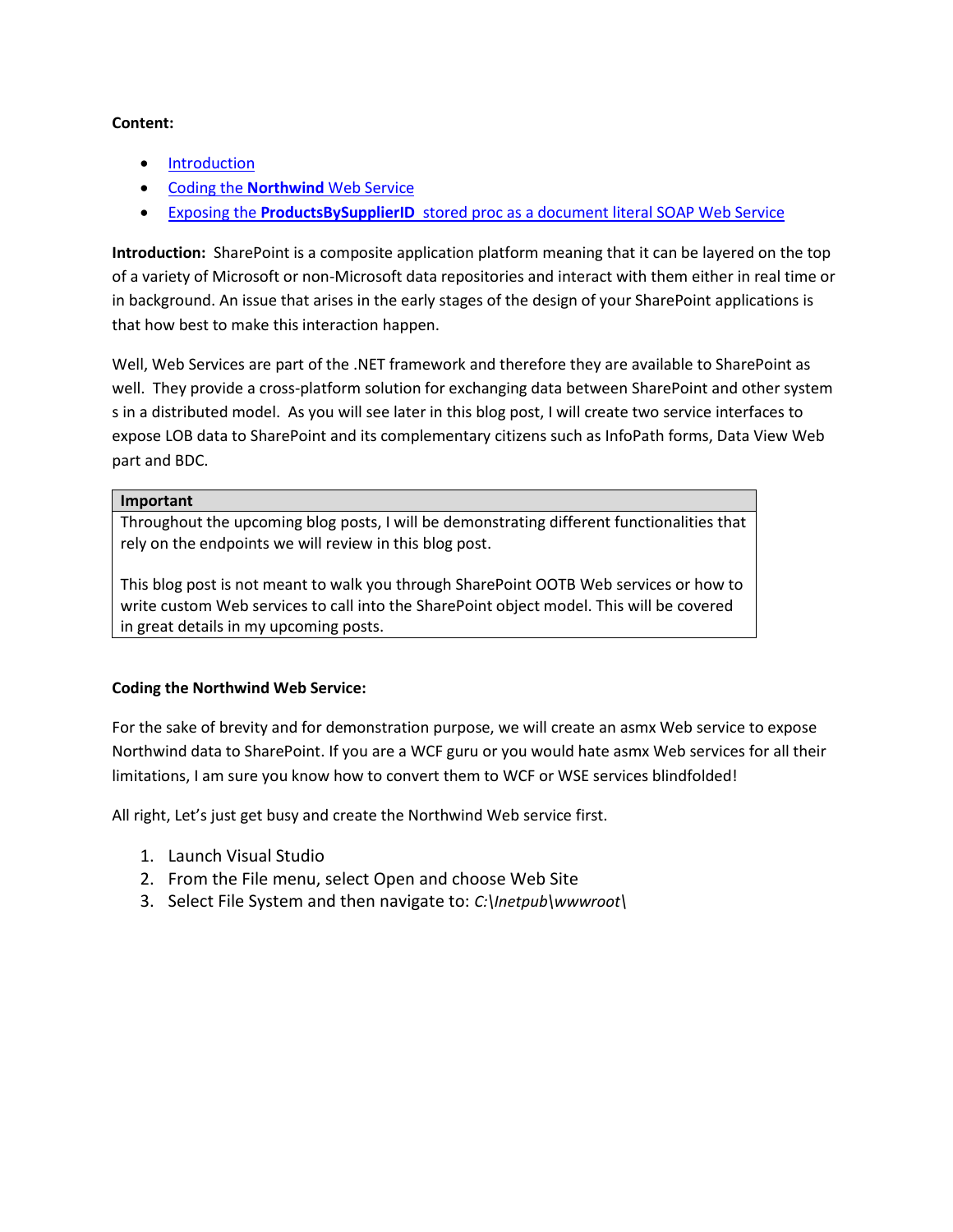#### **Important**

You can create this web service in *C:\Program Files\Common Files\Microsoft Shared\web server extensions\12\TEMPLATE\LAYOUTS or C:\Program Files\Common Files\Microsoft Shared\Web Server Extensions\12\ISAPI* folder.

Web services in ISAPI folder can be virtualized, context aware and easily discovered no matter how deep you call them in the overall site hierarchy. Depending on the implemented logic in your Web services, the context may or may not be an important thing. In Northwind Web service SharePoint context is not important , because SharePoint is simply the consumer of this service.

When writing a Web service that calls into te SharePoint object model , all you need to do is to host it on the WFE server(es) where SharePoint object model is available. If this is how you like to develop your Web services, it's super important to pass in the right URL to Web methods and construct the right context at run time, otherwise you will end up in other contexts.

- 4. Click Open
- 5. In the Solution Explorer, right-click on the web site and choose New Folder



- 6. Rename this folder to: *NorthwindService*
- 7. Right-click on *NorthwindService* and choose Add New Item
- 8. From the Visual Studio installed templates list choose Web Service
- 9. In the Name box, rename this to: *Service.asmx*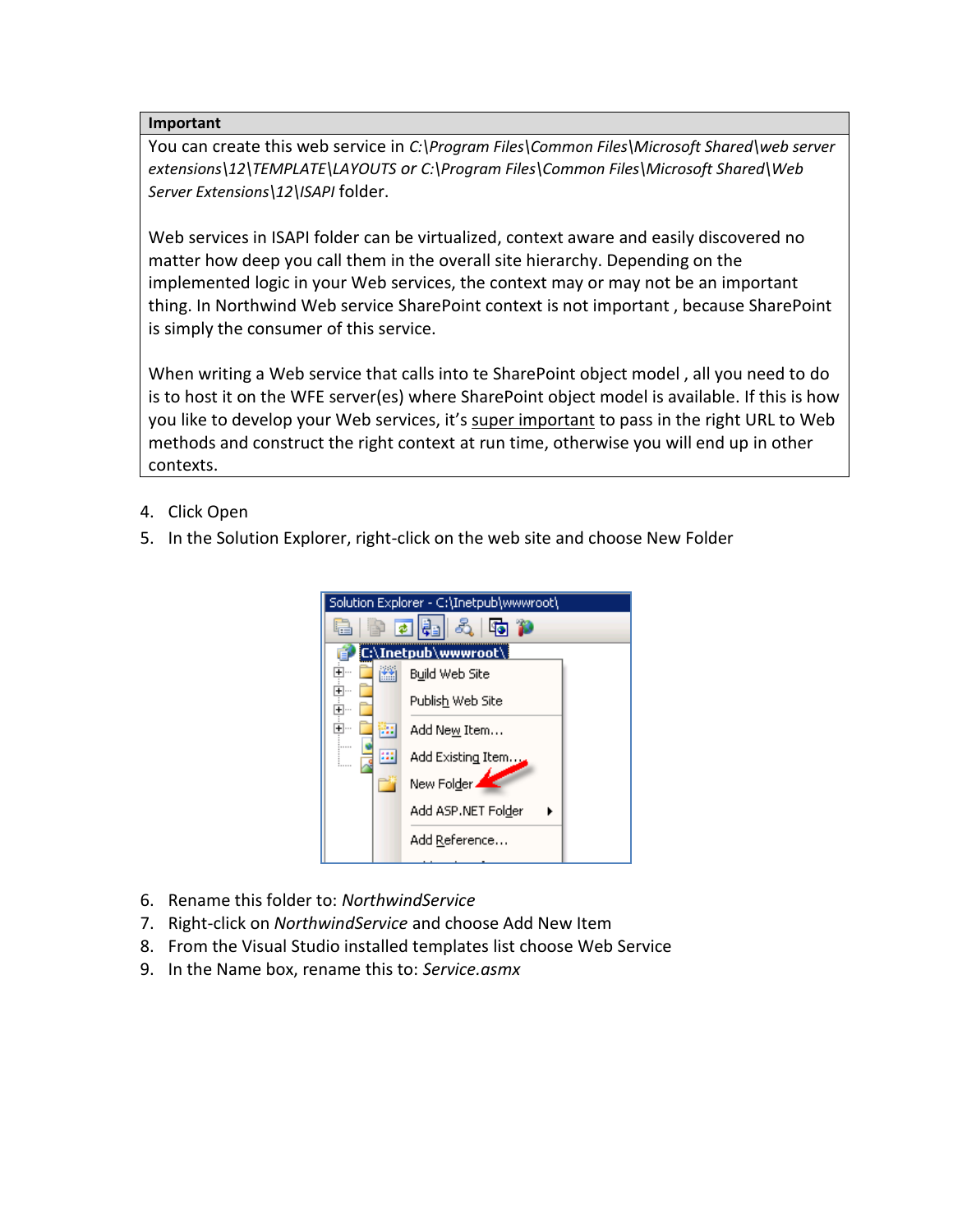| Add New Item - C:\Inetpub\wwwroot\                                                                                                                                                           |                                                                                                                                                                                          |                                                                                                                                                                       | $?$ $\times$              |
|----------------------------------------------------------------------------------------------------------------------------------------------------------------------------------------------|------------------------------------------------------------------------------------------------------------------------------------------------------------------------------------------|-----------------------------------------------------------------------------------------------------------------------------------------------------------------------|---------------------------|
| Templates:                                                                                                                                                                                   |                                                                                                                                                                                          |                                                                                                                                                                       | $rac{8}{5}$ $\frac{8}{5}$ |
| Visual Studio installed templates                                                                                                                                                            |                                                                                                                                                                                          |                                                                                                                                                                       |                           |
| Web Form<br><b>HTML Page</b><br>All Style Sheet<br>XML File<br><u>cai</u><br>Resource File<br>Generic Handler<br>VBScript File<br>Mobile Web User Control<br>A:<br>Skin File<br>My Templates | Master Page<br>a) Web Service<br>Global Application Class<br><mark>别</mark> XML Schema<br>SOL Database<br>為 Site Map<br>Report<br>Mobile Web Configuration File<br><b>D</b> Browser File | <b>R:</b> Web User Control<br>c#l Class<br>Web Configuration File<br>Text File<br>DataSet<br>Mobile Web Form<br>313Script File<br><b>E</b> XSLT File<br>Class Diagram |                           |
| Search Online Templates                                                                                                                                                                      |                                                                                                                                                                                          |                                                                                                                                                                       |                           |
| A visually designed class for creating a Web Service                                                                                                                                         |                                                                                                                                                                                          |                                                                                                                                                                       |                           |
| Service.asmx<br>Name:                                                                                                                                                                        |                                                                                                                                                                                          |                                                                                                                                                                       |                           |
| Visual C#<br>Language:                                                                                                                                                                       |                                                                                                                                                                                          | $\triangledown$ Place code in separate file<br>$\Box$ Select master page                                                                                              |                           |
|                                                                                                                                                                                              |                                                                                                                                                                                          | Add                                                                                                                                                                   | Cancel                    |

- 10. Uncheck the option "Place code in a separate file" and click Add
- 11. Add the following web method to retrieve the top 10 products from the Products table in the Northwind database.

```
[WebMethod]
public DataSet GetTop10Products()
  {
     SqlConnection cn = new SqlConnection("Data 
         Source=LITWAREDEMO; Integrated Security=SSPI;Initial 
   Catalog=Northwind"); 
         string strProductsOrigSQL = "SELECT top 10 productname FROM 
         Products";
         SqlDataAdapter daProducts = new SqlDataAdapter(strProductsOrigSQL, 
                cn);
        DataSet Ds = new DataSet();
         cn.Open();
         daProducts.Fill(Ds, "Products");
         cn.Close();
        cn = null;daProducts = null; return Ds;
   }
```
12. Add the following web method to retrieve the associated products for the selected supplier.

```
[WebMethod]
public DataSet GetProductsBySupplierID(int suppID)
 {
```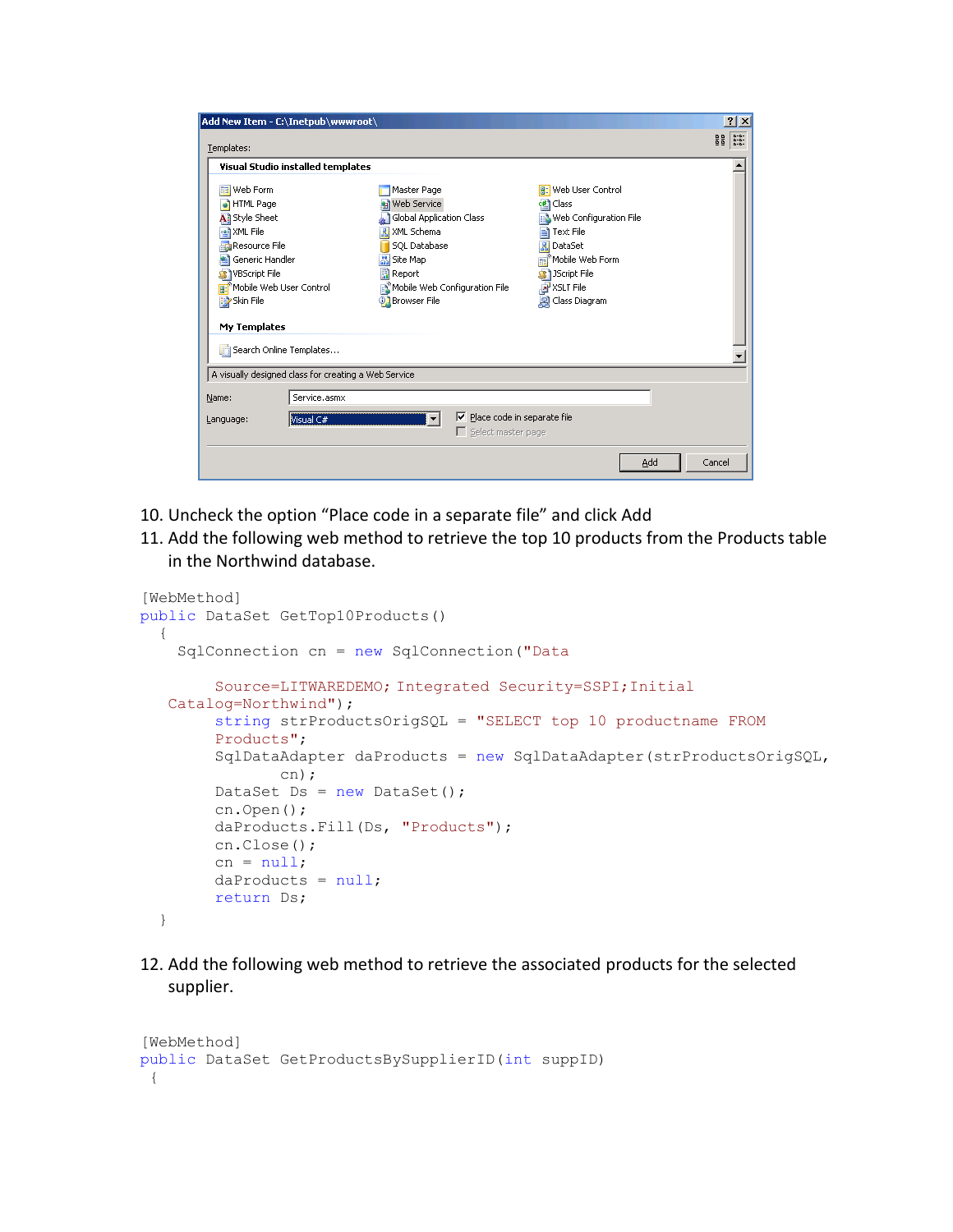```
SqlConnection cn = new SqlConnection("Data Source=LITWAREDEMO;
Integrated Security=SSPI;Initial Catalog=Northwind");
   string strProductsOrigSQL = "SELECT * FROM Products Where SupplierID 
     =" + suppID;
         SqlDataAdapter daProducts = new SqlDataAdapter(strProductsOrigSQL, 
            cn);
       DataSet Ds = new DataSet();
         cn.Open();
         daProducts.Fill(Ds, "Products");
         cn.Close();
        cn = null;daProducts = null; return Ds; 
}
```
- 13. Build and save the project
- 14. Open a browser and navigate to: *http://<URL>/Service.asmx* (replace <URL> with your Web service URL)
- 15. You should see the two web methods created above:

# Service

The following operations are supported. For a formal definition, please review the Service Description.

- · GetProductsBySupplierID
- · GetTop10Products
- 16. Click the *GetTop10Products* link and then click Invoke this should return a list of the *products*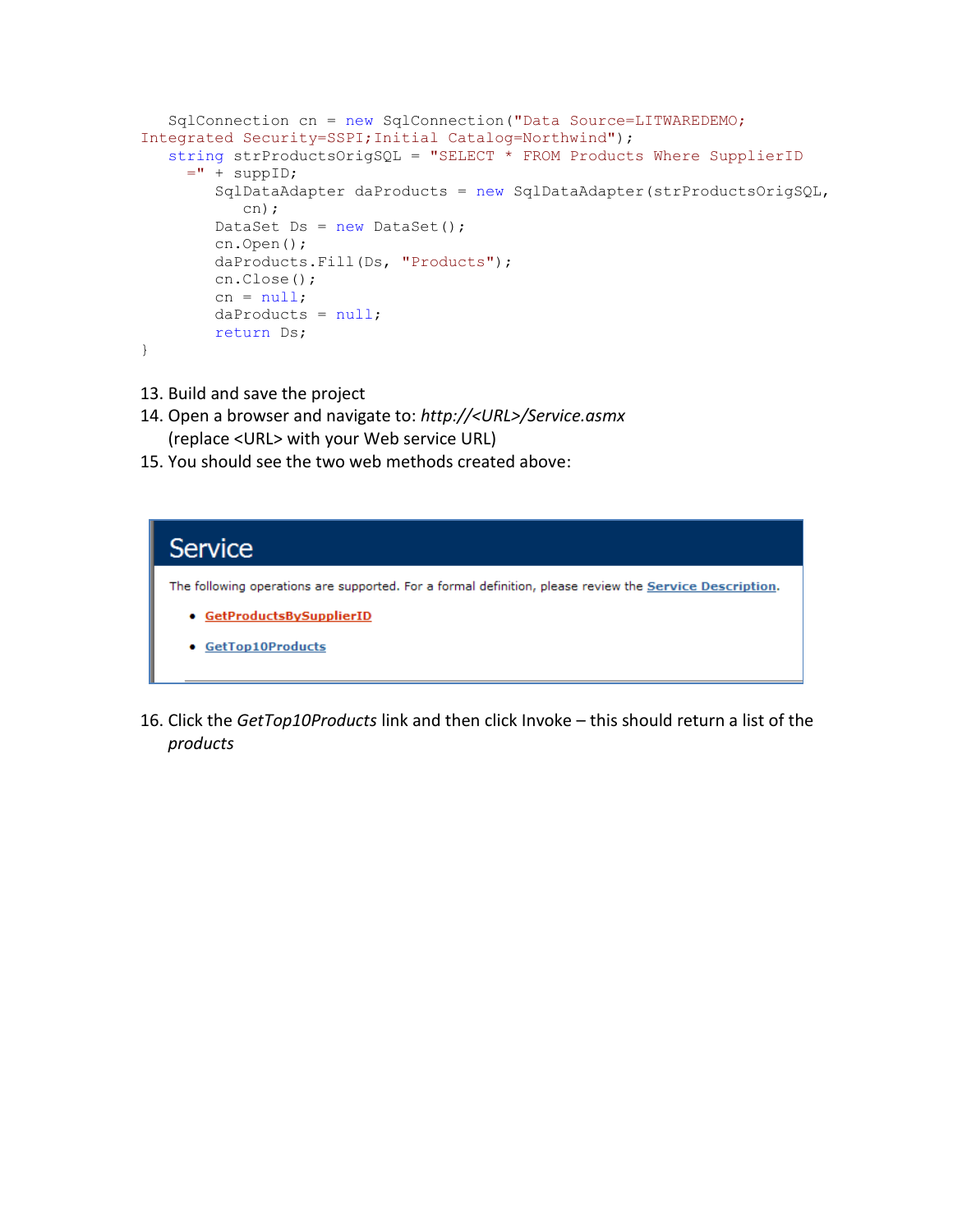| Chttp://litwaredemo:8080/Service.asmx/GetTop10Products - Windows Internet Explorer                                            | $\Box$ o $\times$ |
|-------------------------------------------------------------------------------------------------------------------------------|-------------------|
| $\mathbf{r}$<br>$+$<br>e http://litwaredemo:8080/Service.asmx/GetTop10Products<br>Live Search<br>×                            | م                 |
| 个 同 - 鼎 - A Bage - ⊙ Tools -<br>47<br>http://litwaredemo:8080/Service.asmx/GetTop10Prod                                       |                   |
| xmlns:diffgr="urn:schemas-microsoft-com:xml-diffgram-v1">                                                                     |                   |
| - <newdataset xmlns=""><br/>- <products diffgr:id="Products1" msdata:roworder="0"></products></newdataset>                    |                   |
| <productname>Alice Mutton</productname>                                                                                       |                   |
|                                                                                                                               |                   |
| - <products diffgr:id="Products2" msdata:roworder="1"></products>                                                             |                   |
| <productname>Aniseed Syrup</productname><br>                                                                                  |                   |
| - <products diffgr:id="Products3" msdata:roworder="2"></products>                                                             |                   |
| <productname>Boston Crab Meat</productname>                                                                                   |                   |
|                                                                                                                               |                   |
| - <products diffgr:id="Products4" msdata:roworder="3"><br/><productname>Camembert Pierrot</productname></products>            |                   |
| $<$ /Products $>$                                                                                                             |                   |
| - <products diffgr:id="Products5" msdata:roworder="4"></products>                                                             |                   |
| <productname>Carnarvon Tigers</productname>                                                                                   |                   |
| <br>- <products diffgr:id="Products6" msdata:roworder="5"></products>                                                         |                   |
| <productname>Chai</productname>                                                                                               |                   |
|                                                                                                                               |                   |
| - <products diffgr:id="Products7" msdata:roworder="6"></products>                                                             |                   |
| <productname>Chang</productname><br>                                                                                          |                   |
| - <products diffgr:id="Products8" msdata:roworder="7"></products>                                                             |                   |
| <productname>Chartreuse verte</productname>                                                                                   |                   |
|                                                                                                                               |                   |
| - <products diffgr:id="Products9" msdata:roworder="8"><br/><productname>Chef Anton's Cajun Seasoning</productname></products> |                   |
|                                                                                                                               |                   |
| - <products diffgr:id="Products10" msdata:roworder="9"></products>                                                            |                   |
| <productname>Chef Anton's Gumbo Mix</productname><br>$2/D$ roductes                                                           |                   |
| Local intranet<br>Done                                                                                                        | 4100%             |

17. Click the *GetProductsBySupplierID* link, in the *suppID* box enter: *1* and then click Invoke – this should return a list of those *products* whose supplierId =1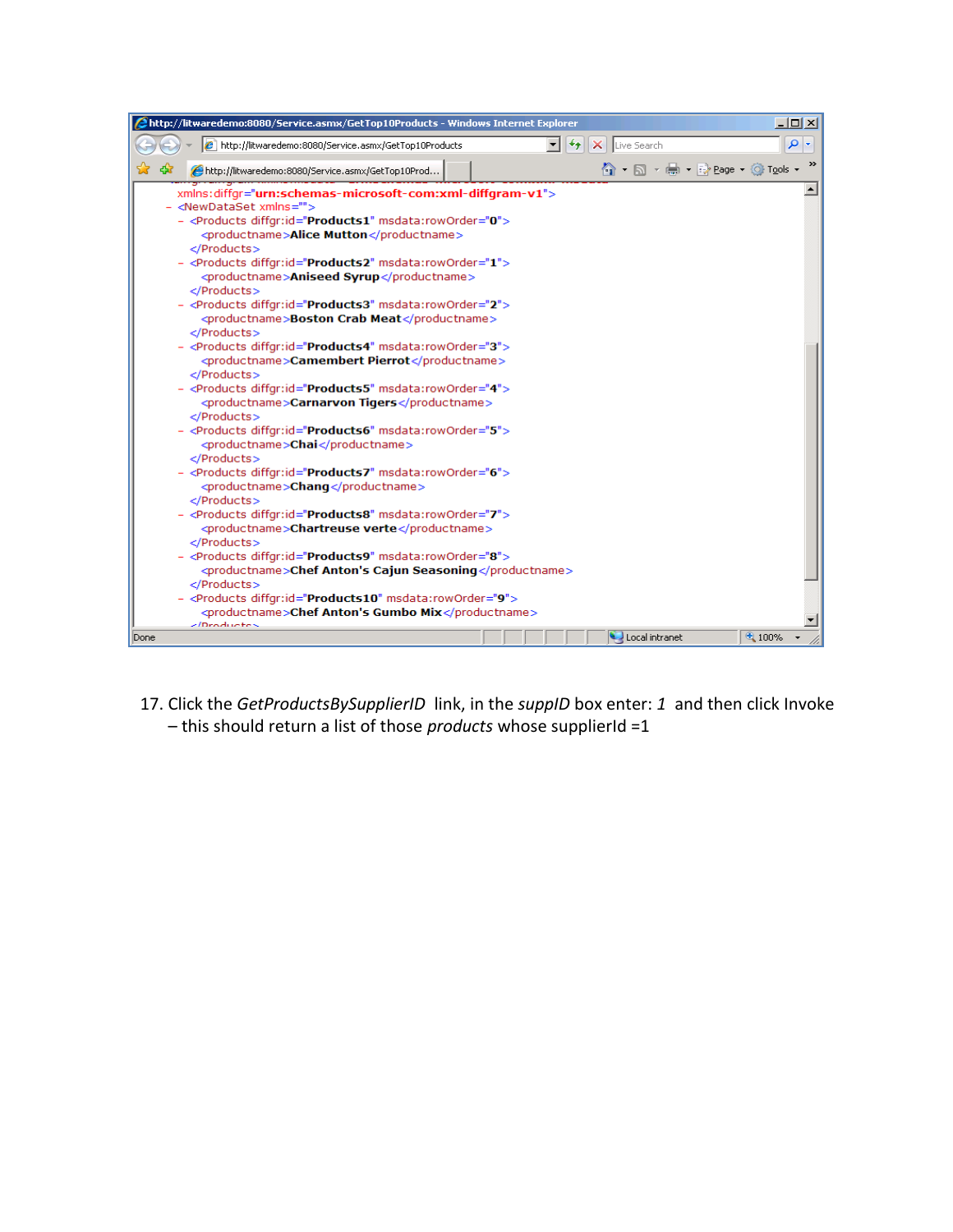| http://litwaredemo:8080/Service.asmx/GetProductsBySupplierID - Windows Internet Explorer &             | $\Box$ o $\Box$ |
|--------------------------------------------------------------------------------------------------------|-----------------|
| e http://litwaredemo:8080/Service.asmx/GetProductsBySupplierID<br>▼<br>$\ddotmark$<br>Live Search<br>× | م<br>×          |
| 企 回 · 中 · Ey Bage · ⊙ Tools ·<br>42<br>http://litwaredemo:8080/Service.asmx/GetProductsB               |                 |
| $\langle xs:choice\rangle$                                                                             |                 |
|                                                                                                        |                 |
|                                                                                                        |                 |
|                                                                                                        |                 |
| - < diffgr: diffgram xmlns: msdata="urn: schemas-microsoft-com: xml-msdata"                            |                 |
| xmlns:diffgr="urn:schemas-microsoft-com:xml-diffgram-v1">                                              |                 |
| - <newdataset xmlns=""></newdataset>                                                                   |                 |
| - <products diffgr:id="Products1" msdata:roworder="0"></products>                                      |                 |
| <productid>1</productid>                                                                               |                 |
| <productname>Chai</productname>                                                                        |                 |
| <supplierid>1</supplierid>                                                                             |                 |
| <categoryid>1</categoryid><br><quantityperunit>10 boxes x 20 bags</quantityperunit>                    |                 |
| <unitprice>18.0000</unitprice>                                                                         |                 |
| <unitsinstock>39</unitsinstock>                                                                        |                 |
| <unitsonorder>0</unitsonorder>                                                                         |                 |
| <reorderlevel>10</reorderlevel>                                                                        |                 |
| <discontinued>false</discontinued>                                                                     |                 |
|                                                                                                        |                 |
| - <products diffgr:id="Products2" msdata:roworder="1"></products>                                      |                 |
| <productid>2</productid>                                                                               |                 |
| <productname>Chang</productname>                                                                       |                 |
| <supplierid>1</supplierid>                                                                             |                 |
| <categoryid>1</categoryid>                                                                             |                 |
| <quantityperunit>24 - 12 oz bottles</quantityperunit>                                                  |                 |
| <unitprice>19.0000</unitprice>                                                                         |                 |
| <unitsinstock>17</unitsinstock>                                                                        |                 |
| Local intranet<br>Done                                                                                 | 4100%           |

### <span id="page-6-0"></span>**Exposing ProductsBySupplierID stored proc as a document literal SOAP Web Service:**

With our ASMX web service completely coded, let's move on to creating the SOAP endpoint in SQL Server. Since the release SQL Server 2005 , a new feature has been added to this product that allows you to create SOAP "endpoints" which can be used to expose a stored procedure as a document literal SOAP Web Service.

Simply think of it as a wrapper around a stored procedure over HTTP. To set up SOAP endpoints in SQL Server 2005, you can use [CREATE ENDPOINT T-SQL.](http://msdn2.microsoft.com/en-us/library/ms181591.aspx) For more information on creating endpoints in SQL Server 2005, see<http://msdn2.microsoft.com/en-gb/library/ms345123.aspx> .

#### **Important**

The SOAP endpoint that we are going to create ,in just a moment, will come handy in the upcoming blog post, when we create Full trust, master-detail and browser-enabled InfoPath forms as a composite no-code solution.

In order to create this endpoint, follow these steps:

1. Start SQL Server Management Studio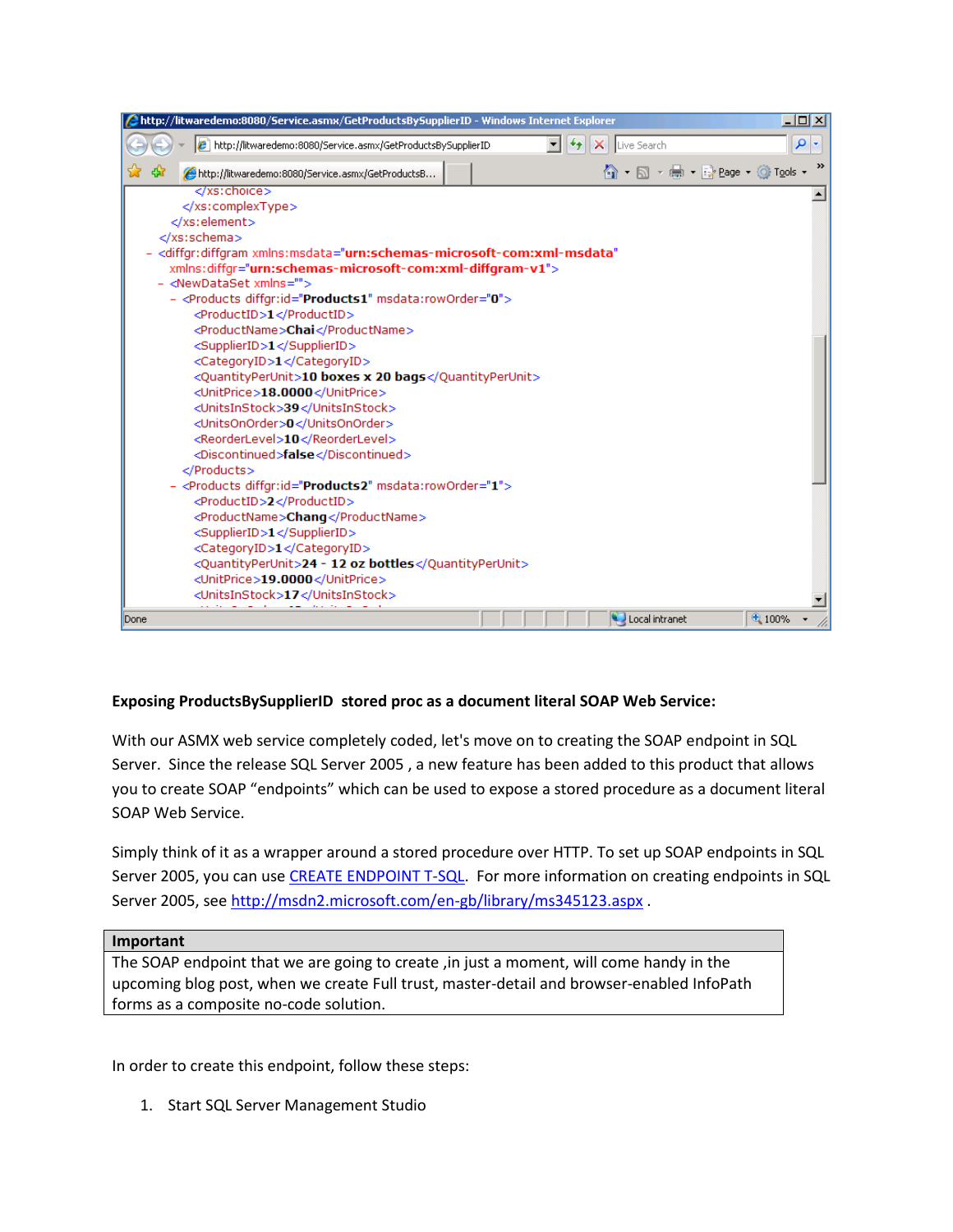2. Create the following stored procedure in Northwind database

CREATE PROCEDURE [dbo].[ProductsBySupplierID] @SupID int

AS SELECT ProductName FROM Products WHERE SupplierID = @SupID

3. Paste the following TSQL statement in a New Query window and execute it:

```
CREATE ENDPOINT getProductsBySupplierEndpoint
STATE = STARTED
AS HTTP
(
  SITE = 'LITWAREDEMO',
  PATH = '/getproductsbysupplierwebservice',
  AUTHENTICATION = ( NTLM ),
  PORTS = ( CLEAR )
\lambdaFOR SOAP
(
  WEBMETHOD 'GetProductsBySupplier'
  (
    NAME = 'Northwind.dbo.ProductsBySupplierID',
    SCHEMA = DEFAULT,
    FORMAT = ROWSETS_ONLY
  ),
  WSDL = DEFAULT,
  BATCHES = DISABLED,
  DATABASE = 'Northwind'
)
```
The above TSQL syntax to create a SAOP endpoint contains three major parts:

A) The first part starts with CREATE and ends before the AS clause.

CREATE ENDPOINT getProductsBySupplierEndpoint

STATE = STARTED

In this case, endpoint name is set to getProductsBySupplierEndpoint. STARTED means that endpoint is started and is actively listening for connections.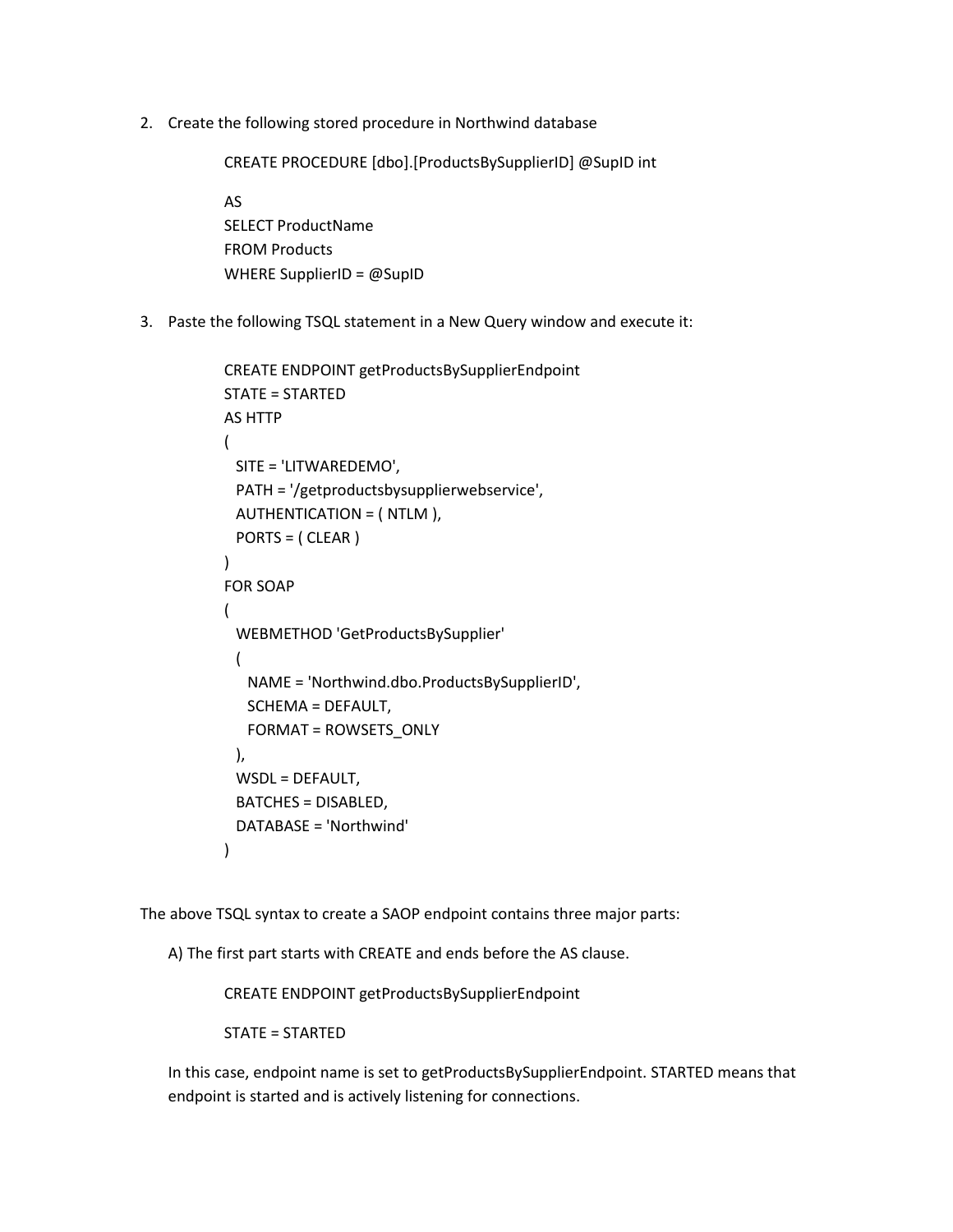B) The second part starts with AS and ends before the FOR clause.

```
AS HTTP
(
  SITE = 'LITWAREDEMO',
  PATH = '/getproductsbysupplierwebservice',
  AUTHENTICATION = ( NTLM ),
  PORTS = ( CLEAR )
)
```
In this case, HTTP is chosen as the transport protocol and incoming requests must use HTTP .The method of endpoint authentication is set to NTLM (Watch out for double-hop issue!) and PATH identifies the location of the endpoint on the host computer specified in the SITE argument.

C) The third part starts with the FOR clause.

```
FOR SOAP
(
  WEBMETHOD 'GetProductsBySupplier'
 (
    NAME = 'Northwind.dbo.ProductsBySupplierID',
   SCHEMA = DEFAULT,
   FORMAT = ROWSETS_ONLY
  ),
  WSDL = DEFAULT,
  BATCHES = DISABLED,
  DATABASE = 'Northwind'
)
```
In this case, the payload that is supported on the endpoint is identified as SOAP. ProductsBySupplierID stored procedure which we created above is also specified to be exposed in the endpoint as a Web method (this also can be a user-defined function). Ad-hoc SQL requests in disabled to this endpoint by default (BATCHES = DISABLED). Since we are going to use the Visual Studio dynamic proxy class generator, we would like the results to be returned as a single dataset (System.Data.Dataset object) and not as an object array , so we set FORMAT to ROWSETS ONLY. Other arguments are self-explanatory so I will skip drilling into them.

- 4. Open a browser and navigate to: *http://<SITE>/getproductsbysupplierwebservice?wsdl* (<SITE> with the name you chose for SITE argument in the above TSQL statement. I chose LITWAREDEMO in this case)
- 5. You should see the following result being returned from your Web service: